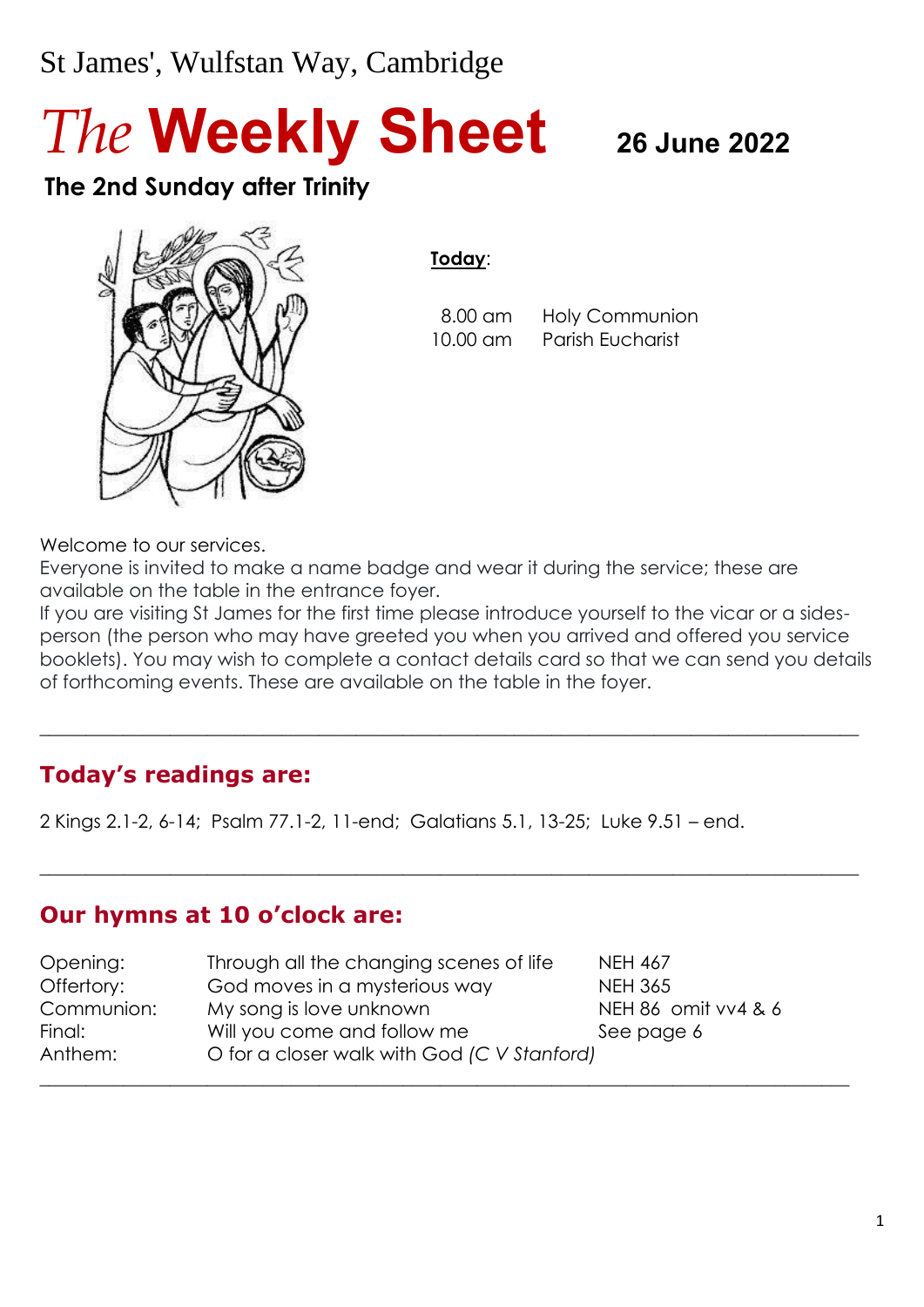## **Collect for today**

Faithful Creator, whose mercy never fails: deepen our faithfulness to you and to your living Word, Jesus Christ our Lord.

## **This Week:**

| Monday 27th     | 9.15 am           | Morning Prayer in Church                 |
|-----------------|-------------------|------------------------------------------|
|                 | 10.00 am          | <b>Meditation Group</b>                  |
|                 | $2.00 \text{ pm}$ | Staff Meeting via Zoom                   |
| Tuesday 28th    | 7.30 pm           | Fabric Committee Meeting, venue/Zoom tbc |
| Wednesday 29th  | 10.15 am          | Eucharist                                |
| Friday 1st July | 9.15 am           | Morning Prayer in Church                 |
|                 |                   |                                          |

## **Dates for your Diary:**

| Sunday 3 July   | 8.00 am<br>10.00 am | Holy Communion (BCP)<br>All Age Service led by GenR8       |
|-----------------|---------------------|------------------------------------------------------------|
| Tuesday 5 July  | $2.00 \text{ pm}$   | Friendship Café                                            |
| Thursday 7 July | 7.30 pm             | PCC Meeting, in-person/Zoom tbc                            |
| Sunday 17 July  | 10.00 am            | St James Day Festival service and farewell to Anne Strauss |

\_\_\_\_\_\_\_\_\_\_\_\_\_\_\_\_\_\_\_\_\_\_\_\_\_\_\_\_\_\_\_\_\_\_\_\_\_\_\_\_\_\_\_\_\_\_\_\_\_\_\_\_\_\_\_\_\_\_\_\_\_\_\_\_\_\_\_\_\_\_\_\_\_\_\_\_\_\_\_\_\_\_\_\_

## **2 Kings 2.1-2, 6-14**

#### **Elijah Ascends to Heaven**

Now when the LORD was about to take Elijah up to heaven by a whirlwind, Elijah and Elisha were on their way from Gilgal. Elijah said to Elisha, 'Stay here; for the LORD has sent me as far as Bethel.' But Elisha said, 'As the LORD lives, and as you yourself live, I will not leave you.' So they went down to Bethel.

Then Elijah said to him, 'Stay here; for the LORD has sent me to the Jordan.' But he said, 'As the LORD lives, and as you yourself live, I will not leave you.' So the two of them went on. Fifty men of the company of prophets also went, and stood at some distance from them, as they both were standing by the Jordan. Then Elijah took his mantle and rolled it up, and struck the water; the water was parted to the one side and to the other, until the two of them crossed on dry ground.

When they had crossed, Elijah said to Elisha, 'Tell me what I may do for you, before I am taken from you.' Elisha said, 'Please let me inherit a double share of your spirit.' He responded, 'You have asked a hard thing; yet, if you see me as I am being taken from you, it will be granted you; if not, it will not.' As they continued walking and talking, a chariot of fire and horses of fire separated the two of them, and Elijah ascended in a whirlwind into heaven. Elisha kept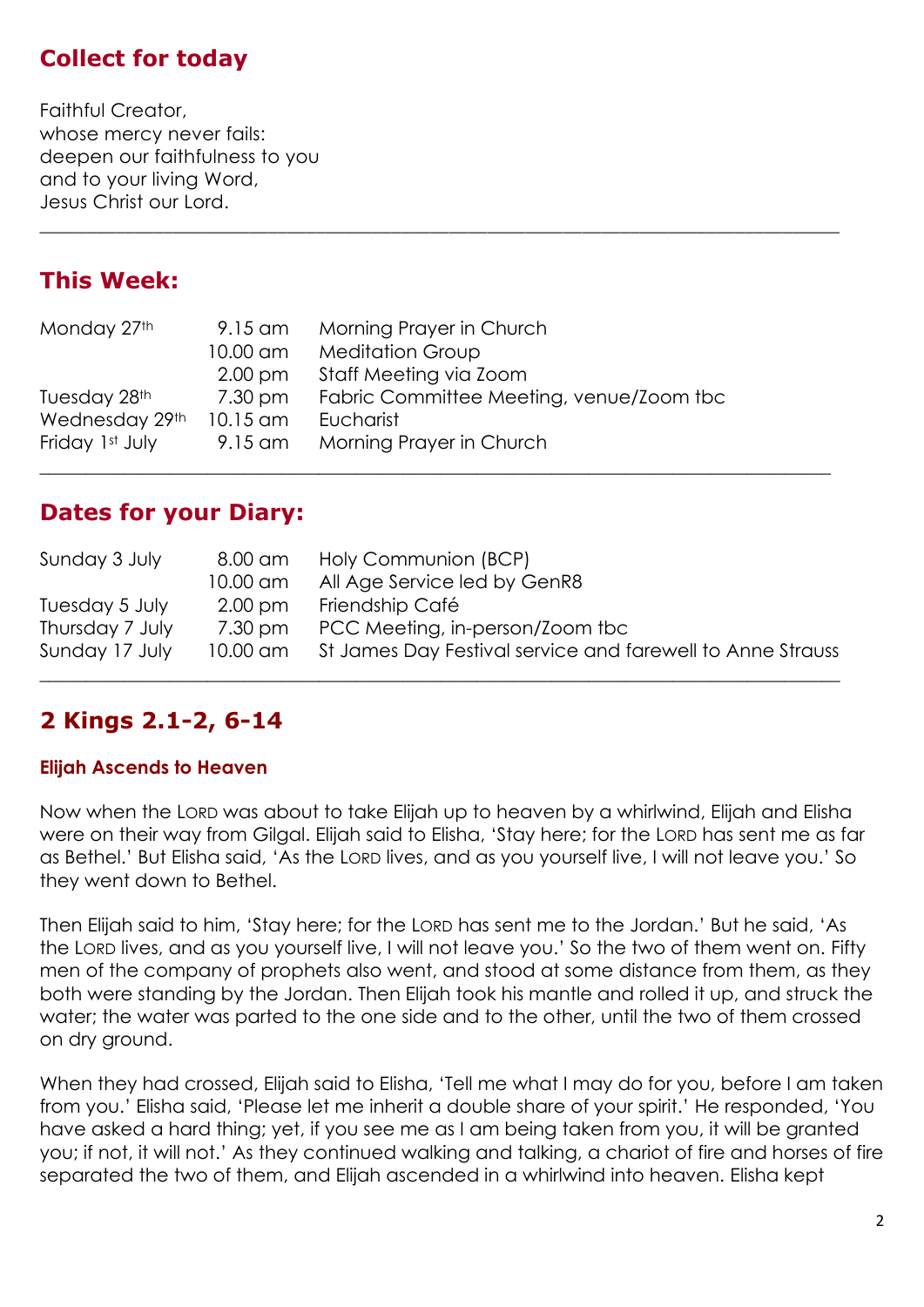watching and crying out, 'Father, father! The chariots of Israel and its horsemen!' But when he could no longer see him, he grasped his own clothes and tore them in two pieces.

#### **Elisha Succeeds Elijah**

He picked up the mantle of Elijah that had fallen from him, and went back and stood on the bank of the Jordan. He took the mantle of Elijah that had fallen from him, and struck the water, saying, 'Where is the LORD, the God of Elijah?' When he had struck the water, the water was parted to the one side and to the other, and Elisha went over.

\_\_\_\_\_\_\_\_\_\_\_\_\_\_\_\_\_\_\_\_\_\_\_\_\_\_\_\_\_\_\_\_\_\_\_\_\_\_\_\_\_\_\_\_\_\_\_\_\_\_\_\_\_\_\_\_

## **Psalm 77.1-2, 11-end**

I cry a/loud to / God; I cry aloud to / God and / he will / hear me. In the day of my trouble I have / sought the / Lord; by night my hand is stretched out and does not tire; my / soul re/fuses / comfort. I will remember the / works of the / Lord and call to mind your / wonders of / old / time. I will meditate on / all your / works and / ponder your / mighty / deeds. Your way, O / God, is / holy; who is so / great a / god as / our God? You are the / God who worked / wonders and declared your / power a/mong the / peoples. With a mighty arm you re/deemed your / people, the / children of / Jacob and / Joseph. The waters saw you, O God; the waters saw you and / were a/fraid; the / depths / also were / troubled. The clouds poured out water; the / skies / thundered; your arrows / flashed on / every / side; the voice of your thunder was in the whirlwind; your lightnings / lit up the / ground; the / earth / trembled and / shook. Your way was in the sea, and your paths in the / great / waters, but your / footsteps / were not / known. You led your / people like / sheep by the / hand of / Moses and / Aaron.

## **Galatians 5.1, 13-25**

For freedom Christ has set us free. Stand firm, therefore, and do not submit again to a yoke of slavery.

\_\_\_\_\_\_\_\_\_\_\_\_\_\_\_\_\_\_\_\_\_\_\_\_\_\_\_\_\_\_\_\_\_\_\_\_\_\_\_\_\_\_\_\_\_\_\_\_\_\_\_\_\_\_\_\_\_\_\_\_\_\_\_\_\_\_\_\_\_\_\_\_\_\_\_\_\_\_\_\_\_\_\_\_\_\_\_\_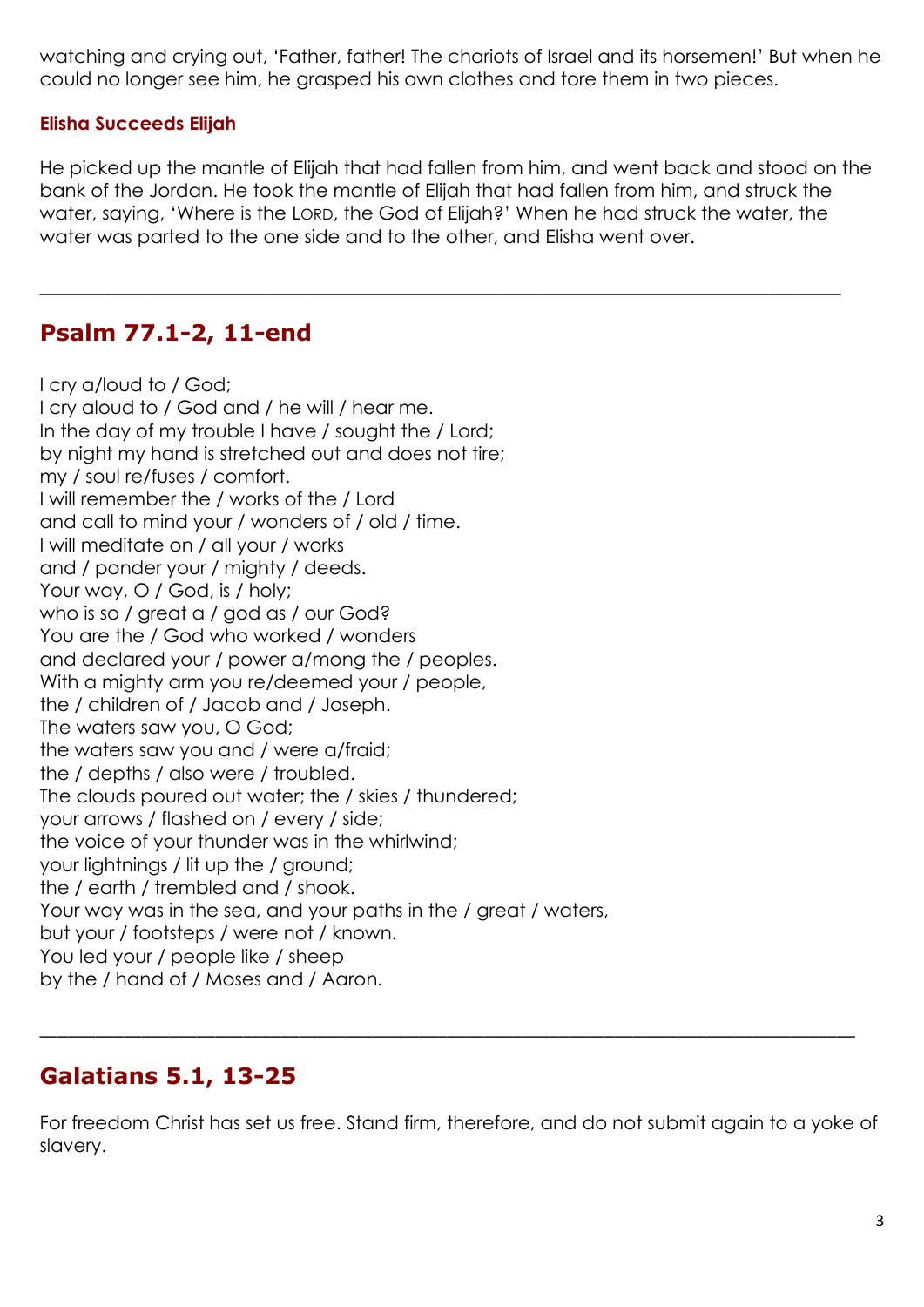For you were called to freedom, brothers and sisters; only do not use your freedom as an opportunity for self-indulgence, but through love become slaves to one another. For the whole law is summed up in a single commandment, 'You shall love your neighbour as yourself.' If, however, you bite and devour one another, take care that you are not consumed by one another.

#### **The Works of the Flesh**

Live by the Spirit, I say, and do not gratify the desires of the flesh. For what the flesh desires is opposed to the Spirit, and what the Spirit desires is opposed to the flesh; for these are opposed to each other, to prevent you from doing what you want. But if you are led by the Spirit, you are not subject to the law. Now the works of the flesh are obvious: fornication, impurity, licentiousness, idolatry, sorcery, enmities, strife, jealousy, anger, quarrels, dissensions, factions, envy, drunkenness, carousing, and things like these. I am warning you, as I warned you before: those who do such things will not inherit the kingdom of God.

### **The Fruit of the Spirit**

By contrast, the fruit of the Spirit is love, joy, peace, patience, kindness, generosity, faithfulness, gentleness, and self-control. There is no law against such things. And those who belong to Christ Jesus have crucified the flesh with its passions and desires. If we live by the Spirit, let us also be guided by the Spirit.

 $\_$  , and the set of the set of the set of the set of the set of the set of the set of the set of the set of the set of the set of the set of the set of the set of the set of the set of the set of the set of the set of th

## **Luke 9.51-end**

#### **A Samaritan Village Refuses to Receive Jesus**

When the days drew near for him to be taken up, he set his face to go to Jerusalem. And he sent messengers ahead of him. On their way they entered a village of the Samaritans to make ready for him; but they did not receive him, because his face was set towards Jerusalem. When his disciples James and John saw it, they said, 'Lord, do you want us to command fire to come down from heaven and consume them?' But he turned and rebuked them. Then they went on to another village.

#### **Would-Be Followers of Jesus**

As they were going along the road, someone said to him, 'I will follow you wherever you go.' And Jesus said to him, 'Foxes have holes, and birds of the air have nests; but the Son of Man has nowhere to lay his head.' To another he said, 'Follow me.' But he said, 'Lord, first let me go and bury my father.' But Jesus said to him, 'Let the dead bury their own dead; but as for you, go and proclaim the kingdom of God.' Another said, 'I will follow you, Lord; but let me first say farewell to those at my home.' Jesus said to him, 'No one who puts a hand to the plough and looks back is fit for the kingdom of God.'

\_\_\_\_\_\_\_\_\_\_\_\_\_\_\_\_\_\_\_\_\_\_\_\_\_\_\_\_\_\_\_\_\_\_\_\_\_\_\_\_\_\_\_\_\_\_\_\_\_\_\_\_\_\_\_\_\_\_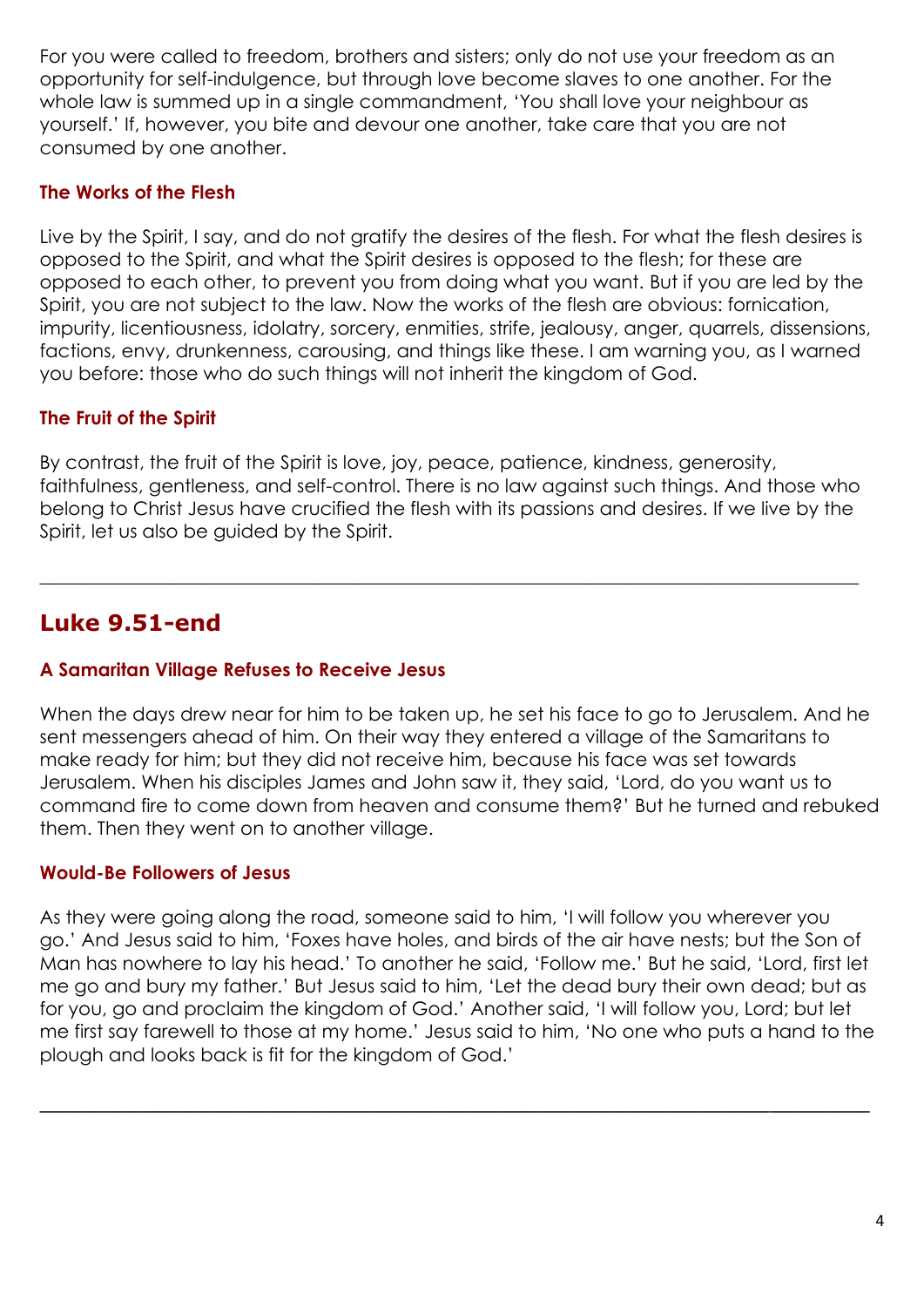## **Readings for next Sunday, 3 July (3rd Sunday after Trinity)**

2 Kings 5.1-14; Psalm 30; Galatians 6.[1-6] 7-16; Luke 10.1-11, 16-20.

**Rev'd Edward Westrip** will be priested at Ely Cathedral on Saturday at 5 pm. Edward was churchwarden here and began his journey towards ordination whilst worshipping here at St James. Please pray for him as he embarks on this next part of his ministry.

 $\_$  , and the set of the set of the set of the set of the set of the set of the set of the set of the set of the set of the set of the set of the set of the set of the set of the set of the set of the set of the set of th

Next Sunday (3 July) **GenR8 will lead our 10 o'clock All Age** service with storytelling, music and reflection. Peter Judd will preside at 8 o'clock Holy Communion.

There will be **Friendship Café** on Tuesday 5 July between 2 and 3.30 pm. All are welcome.

On Sunday 17 July we will hold our **St James Patronal festival service** at 10 o'clock and say farewell to Anne Strauss.

**Rosemary and Robert** would like to thank everyone who supported their recent Garden Party. £305 was raised for Arthur Rank Hospice.

For anyone visiting the church or attending services there is **a wheelchair** available for use stored in the cloakroom next door to the church office.

**A reminder to anyone who needs access to the church during the week to** check the Room Hire sheet (displayed on the noticeboard opposite the office) to see if there are any groups using the building at the time you wish to enter.

**The Office** is open on Wednesday and Thursday this week, usual office hours, 9.15 am – 1.15 pm. Caroline will be working from home on Monday.

**Christian Aid** is holding an afternoon tea for all Christian Aid supporters and friends on Saturday 9 July, 3 pm – 5 pm at St Augustine of Canterbury in Richmond Road, CB4 3PS. It's an opportunity to hear about Christian Aid news and about fundraising by other churches across Cambridge. Parking is available in nearby streets. Everyone is welcome.

**Prayer for Ukraine** is now displayed on the board in the entrance foyer.

**Greenbelt Festival** at Broughton House near Kettering, 26-29 August. The organisers are looking for **volunteers aged 16+ to work as stewards** during the event. Groups of friends applying to be on the same stewarding team can be accepted, will get a festival day ticket for free, daily meal voucher allowances, free tea and coffee, free showers and a subsidised festival tee-shirt. Volunteering at Greenbelt can be accredited towards DofE and other award schemes. Interested? Look out for the link which was sent out with our Weekly Update email or contact Rev'd Ros Hunt at [oreoros8@gmail.com](mailto:oreoros8@gmail.com)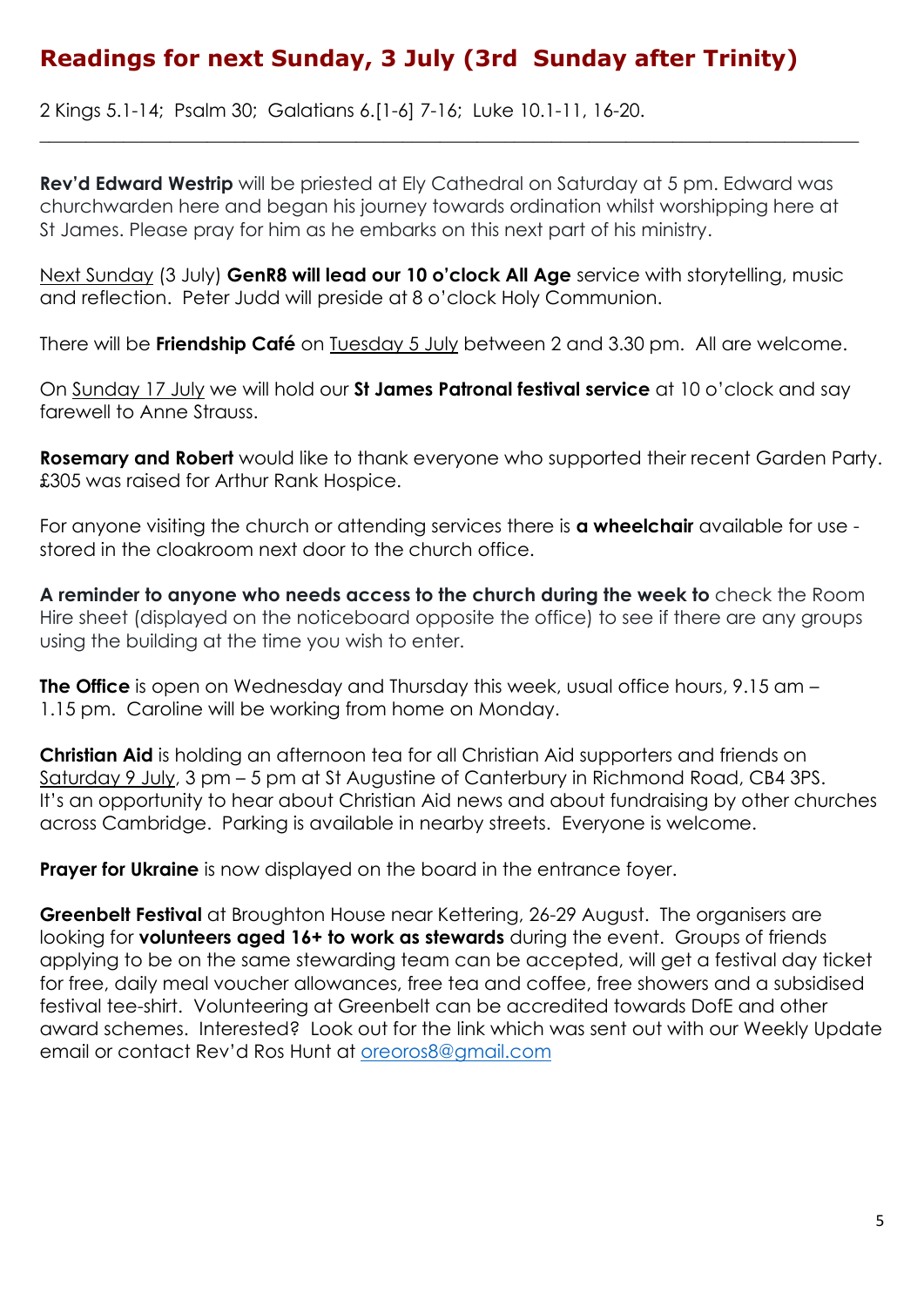## **St James is looking for 2 Churchwardens**

The duties of a churchwarden can be varied according to the particular context and needs of a church but there are some core functions of the role which are listed below. If you'd like to know more please speak with the vicar, Steve.

#### *Requirements for Churchwardens*

Churchwardens must be baptised, regular communicants who are resident in the parish or on the Electoral Roll.

In addition, any churchwarden:

- must be over 21
- should consent to being appointed
- should have been confirmed and should have received communion at least three times in the previous year.

#### *Functions of Churchwardens*

- to be officers of the bishop (not the incumbent or PCC)
- to hold ex-officio membership of the PCC
- to be foremost in representing the laity and co-operating with the incumbent:
- to encourage parishioners in the practice of true religion and to promote unity and peace
- to have oversight of finance, even though the detail of this will be handled by the treasurer
- to have oversight of the care of the fabric of the parish church, and to report on its condition each year to the Parochial Church Council and to the Annual Parochial Church Meeting
- to have legal ownership of the moveable furniture and ornaments of the parish church, and to keep an up-to-date inventory of them
- to maintain an up-to-date logbook of all works done to the fabric of the parish church
- to present, at the end of their year of office, answers to such questions as are put to them by the bishop or archdeacon
- to ensure that all parish registers and records are properly kept and filed
- during a vacancy, to share the oversight of the parish with the rural dean.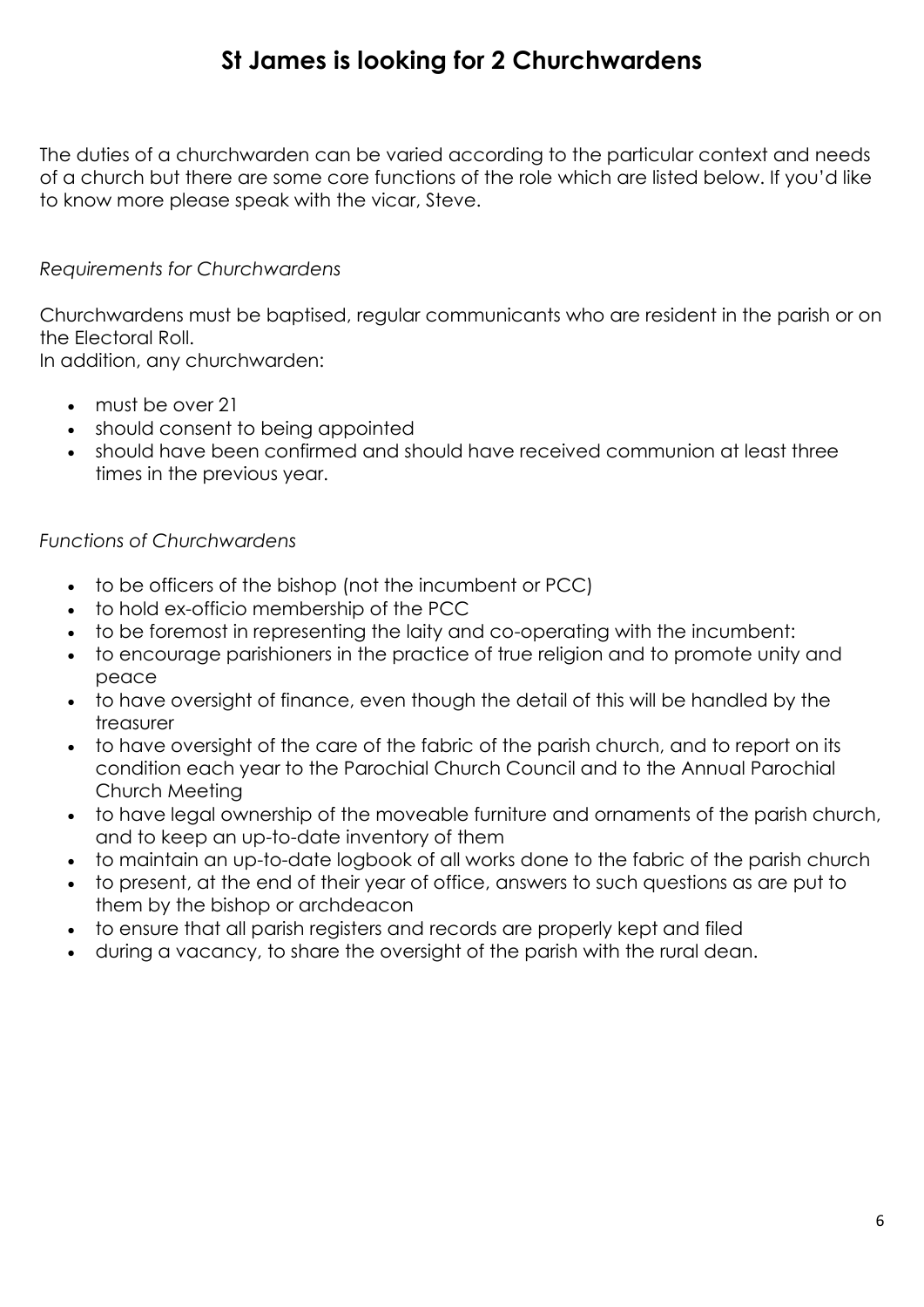## **Final Hymn:**

 $1$  2 Will you come and follow me Will you leave yourself behind if I but call your name? if I but call your name? Will you go where you don't know, will you care for cruel and kind, and never be the same? and never be the same? Will you let my love be shown, Will you risk the hostile stare will you let my love be known, should your life attract or scare, will you let my life be grown will you let me answer prayer in you, and you in me? in you, and you in me?

 $3 \overline{4}$ if I but call your name? if I but call your name? Will you set the pris'ners free, Will you quell the fear inside, and never be the same? and never be the same? and do such as this unseen, the match of reshape the world around in you, and you in me? in you, and you in me?

## 5

Lord, your summons echoes true when you but call my name. Let me turn and follow you, and never be the same. In your company I'll go where your love and footsteps show. Thus I'll move and live and grow in you, and you in me.

> *Graham Maule, John L Bell CCL 91946*

Will you let the blinded see Will you love the 'you' you hide Will you kiss the leper clean Will you use the faith you've found and admit to what I mean through my sight and touch and sound